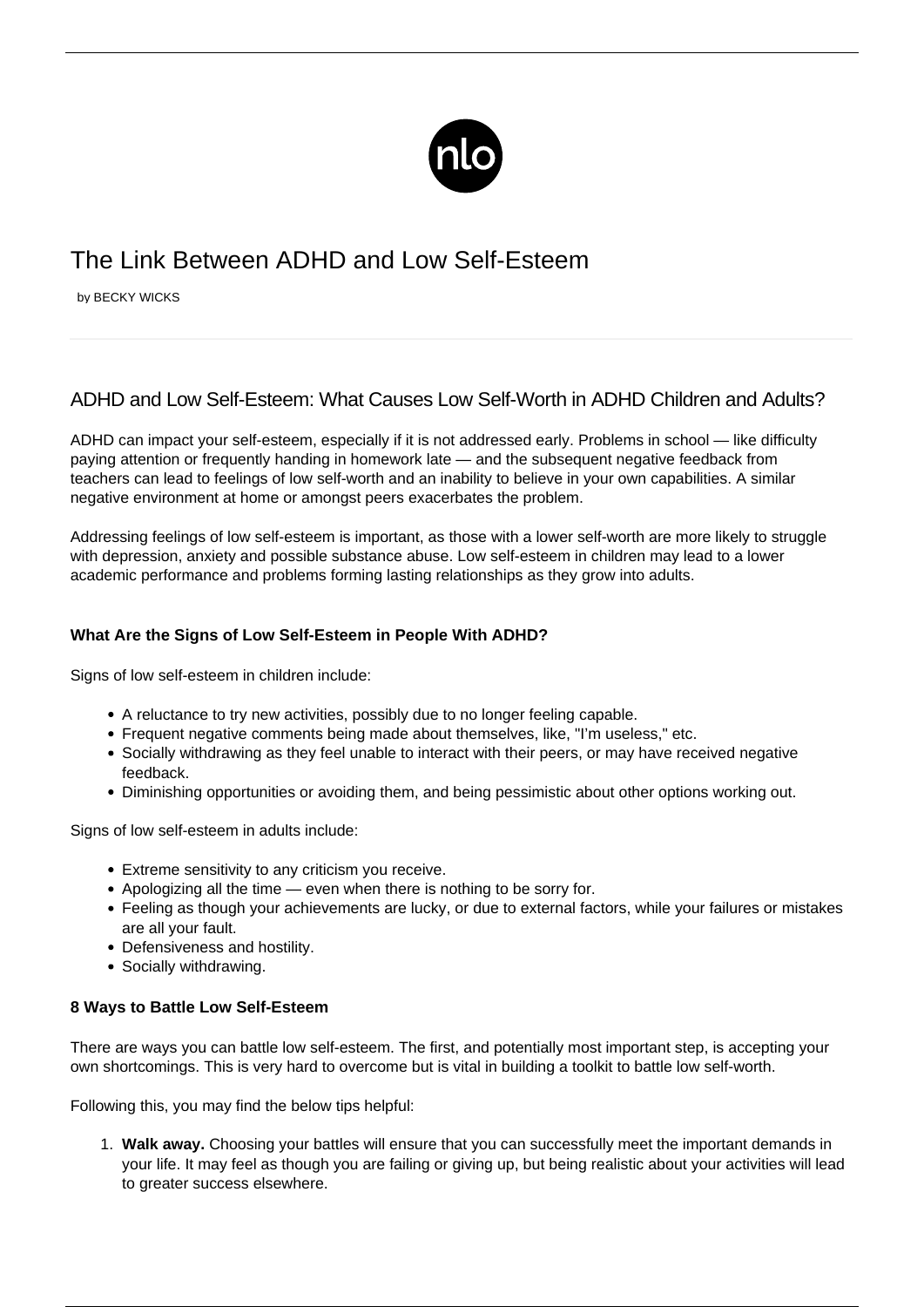- 2. **Let go of the need to be perfect.** It is always better to hand in a complete project on time rather than missing a deadline because you were trying to achieve perfection. If you hold yourself to high standards and always aim for the best, you may be prone to long periods of avoidance interspersed with short bursts of enthusiasm. This is not a productive way to work.
- 3. **Be realistic.** Make sure your expectations of yourself, and what you can achieve, are realistic. You may feel that people without ADHD have everything come easier to them, but this is not the case. Some tasks may run smoother for other people, but everyone struggles at some point. Don't be disheartened by setbacks, use them as an excuse to try again in a different way.
- 4. **Don't procrastinate.** With ADHD you may often find yourself distracted or forgetting things. Over time this may mean you achieve less of what you want to and this can impact your self-esteem. [Avoid](/adhd-and-procrastination/) [procrastination](/adhd-and-procrastination/) by creating reminders, or address something straight away and you will soon see results.
- 5. **Recognize your strengths.** Knowing your weaknesses and accepting them is important, but there is a flipside to this coin. We all have different areas of strength, different aspects that we excel in and it is important to recognize these. Knowing your strengths and working on them can help improve self-esteem.
- 6. **Start slow.** It can take a while for the brain to adjust to a new habit, and therefore you must not expect changes overnight. Start something slowly and thoroughly and you will see much better results. Knowing that you have achieved something will, in turn, give you a boost.
- 7. **Praise effort.** Sometimes we do not achieve the goals we were aiming for, or get the results we wanted. This can be disheartening, as you may feel you have put in a lot of effort and had nothing in return. It is therefore important to praise yourself for the effort you put in, as it shows you can work hard towards your goals.
- 8. **Be sociable.** Forming new relationships can be hard when you have ADHD, however, a strong friendship can be a very good self-esteem booster. If you feel shy about meeting new people, you could look for an ADHD support group in your area.

If you were diagnosed with ADHD much later in your adult life, then attempting to make these changes may be more of a challenge. You may feel set in your ways or that your behavior is now ingrained. This is not the case, and it is completely possible for someone of any age to change the way they act and the way they think about themselves.

For parents of a child with ADHD, the quicker these tips are utilized in daily life, the speedier the response will be. You may want to introduce one aspect at a time so as not to overwhelm your child, and you may need to adapt them somewhat. For example, you may encourage after-school activities rather than an ADHD support group.

### **The Importance of Support With ADHD and Low Self-Esteem**

It is important to have a solid support network behind you when you are trying to boost your self-esteem, and this can consist of many parts:

- Your family and friends are vital in supporting you through times of crisis, and you must not be afraid to reach out to them if you are struggling with low self-worth.
- Medication is often required in the treatment of ADHD, and it is important that you take your medication correctly and as directed by your healthcare professional.
- Your doctor will be able to provide valuable advice on medication and side effects and will be able to refer you on to other necessary services.
- If you receive therapy or counseling, this can be vital in helping you come to terms with how you feel about yourself. [Therapy can be beneficial](/adhd-therapy/) in building up low self-worth and could include techniques like cognitive behavioral therapy (CBT) or psychotherapy.
- Support groups run by local charities or other organizations will help you feel less alone in the difficulties you may be facing. You will be able to connect with other people who get where you are coming from and will be in a good position to support you through the more challenging times.

When you have built up your self-esteem and self-worth, it will be noticeable in all areas of your life. As you have more faith in yourself, relationships will improve and you will be able to perform to a greater standard at school or in the workplace. You will be able to give more back into the world and will feel more worthy of good things that